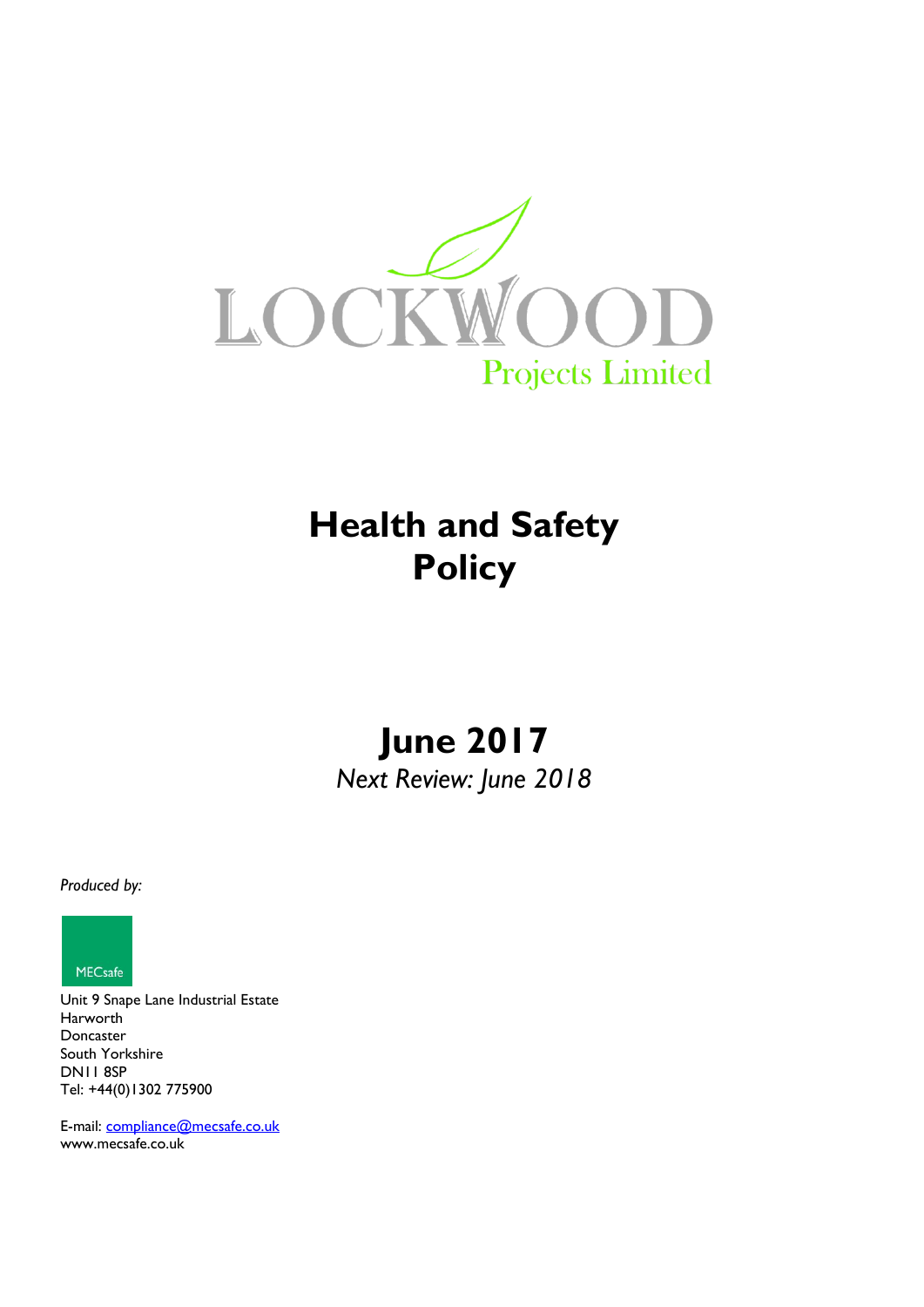

# **CONTENTS**

| <b>Company Policy Statement</b>                             | 1.0  |
|-------------------------------------------------------------|------|
| <b>Organisation - Duties And Responsibilities</b>           | 2.0  |
| Managing Director                                           | 2.1  |
| Director Responsible for Health & Safety                    | 2.2  |
| <b>Estimating &amp; Design</b>                              | 2.3  |
| <b>Contract Managers</b>                                    | 2.4  |
| <b>Site Managers</b>                                        | 2.5  |
| All Employees                                               | 2.6  |
| Sub-Contractors                                             | 2.7  |
| Company Health & Safety Administrator / Co-ordinator        | 2.8  |
| Company Health & Safety Consultant                          | 2.9  |
|                                                             |      |
| <b>Organisation Chart</b>                                   |      |
| <b>Organisation - Communication and Personnel Resources</b> | 3.0  |
| Competency                                                  | 3.1  |
| Recruitment                                                 | 3.2  |
| Information, Instruction & Training                         | 3.3  |
| Consultation and Workforce Involvement                      | 3.4  |
| <b>Policy Arrangements</b>                                  | 4.0  |
| Hazard Identification                                       | 4. I |
| Risk Assessment And Safety Method Statements                | 4.2  |
| Manual Handling / Work Related Upper Limb Disorders         | 4.3  |
| Construction (Design and Management) Regulations 2015       | 4.4  |
| Hazardous Substances                                        | 4.5  |
| Asbestos                                                    | 4.6  |
|                                                             | 4.7  |
| <b>Emergencies</b>                                          | 4.8  |
| Fire                                                        |      |
| <b>Accident Reporting</b>                                   | 4.9  |
| First Aid                                                   | 4.10 |
| <b>Confined Spaces</b>                                      | 4.11 |
| Welfare                                                     | 4.12 |
| Environmental - Waste Disposal                              | 4.13 |
| Noise                                                       | 4.14 |
| Personal Protective Equipment                               | 4.15 |
| <b>Electricity at Work</b>                                  | 4.16 |
| Work at Height                                              | 4.17 |
| <b>Lifting Operations</b>                                   | 4.18 |
| <b>Hand Arm Vibration</b>                                   | 4.19 |
| <b>Health Surveillance</b>                                  | 4.20 |
| Monitoring                                                  | 4.21 |
| Work Equipment                                              | 4.22 |
| <b>Lift Trucks</b>                                          | 4.23 |
| Driving Vehicles at Work & Mobile Phone Use                 | 4.24 |
| Alcohol and Drugs                                           | 4.25 |
| Lone Working                                                | 4.26 |
| <b>Audit And Review</b>                                     | 4.27 |
|                                                             |      |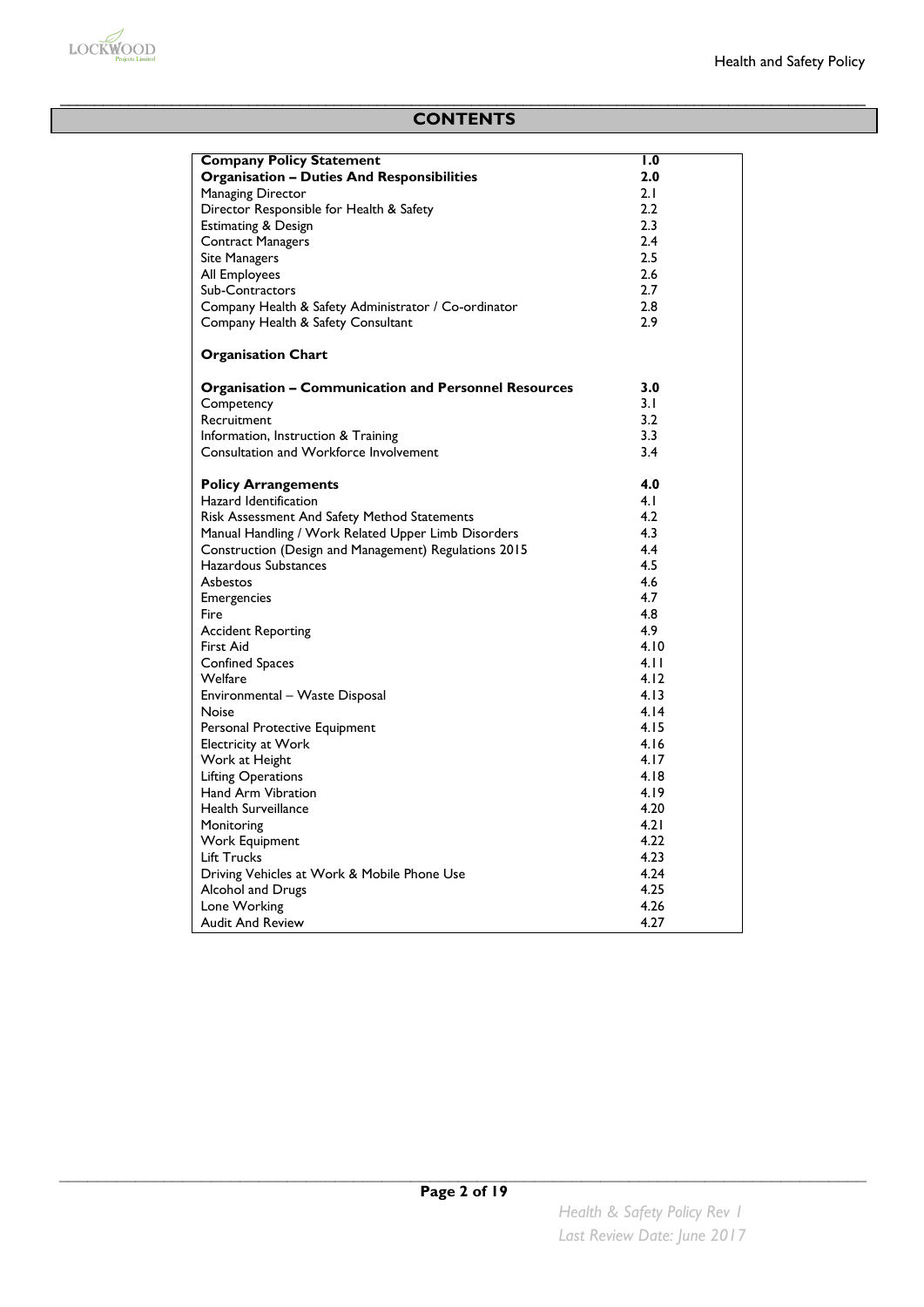

# **1.0 COMPANY POLICY STATEMENT**

It is the Policy of Lockwood Projects Limited *(thereafter known as the Company)* to comply with the Health & Safety at Work Act 1974 by taking all the necessary measures to ensure the health, safety and welfare of all employees and third parties who may be affected by the company's activities.

It is the Company policy to provide adequate resources and funding, and to employ competent persons to meet the Company commitment to health & safety.

All levels of management will actively promote and support this health & safety policy to ensure effective organisation and arrangements for its implementation.

The Company recognises the responsibilities as an employer to undertake all that is reasonably practicable to:-

- Provide and maintain a safe working environment for employees without risk to health.
- Ensure plant and equipment provided is safe to use and ensure safe systems of operation are provided.
- Ensure all articles and substances have been assessed prior to use, stored and used safely.
- Ensure the co-operation and co-ordination with other employees, contractors and the self-employed.
- Plan all work to ensure that Company work sites and activities are adequately prepared and resourced.
- Provide adequate safety information, supervision and training.
- Provide suitable and sufficient welfare facilities.
- Monitor and regularly review the performance of activities against this policy.
- Appoint employees accounting for their capabilities when carrying out the work.
- Ensure all Company employees fully cooperate and support this policy.
- Consult with employees on the health, safety and welfare matters.
- Seek external health & safety advice as necessary, to enable the Company to comply with statutory legislation.
- Give due consideration to any adverse impact of the Company's activities on the environment.
- To support initiatives on safety, the environment and quality as a part of a continuous improvement process.
- To promote the recognition that all accidents and ill health are preventable.
- Review the effectiveness of this Policy at least every 12 months, or when significant new legislation has to be taken into account.

 $lull$ **Signed**: **Dated**: 3

Dated: 3rd July 2017

### **Richard Wilkinson – Managing Director 2.0 ORGANISATION – DUTIES AND RESPONSIBILITIES**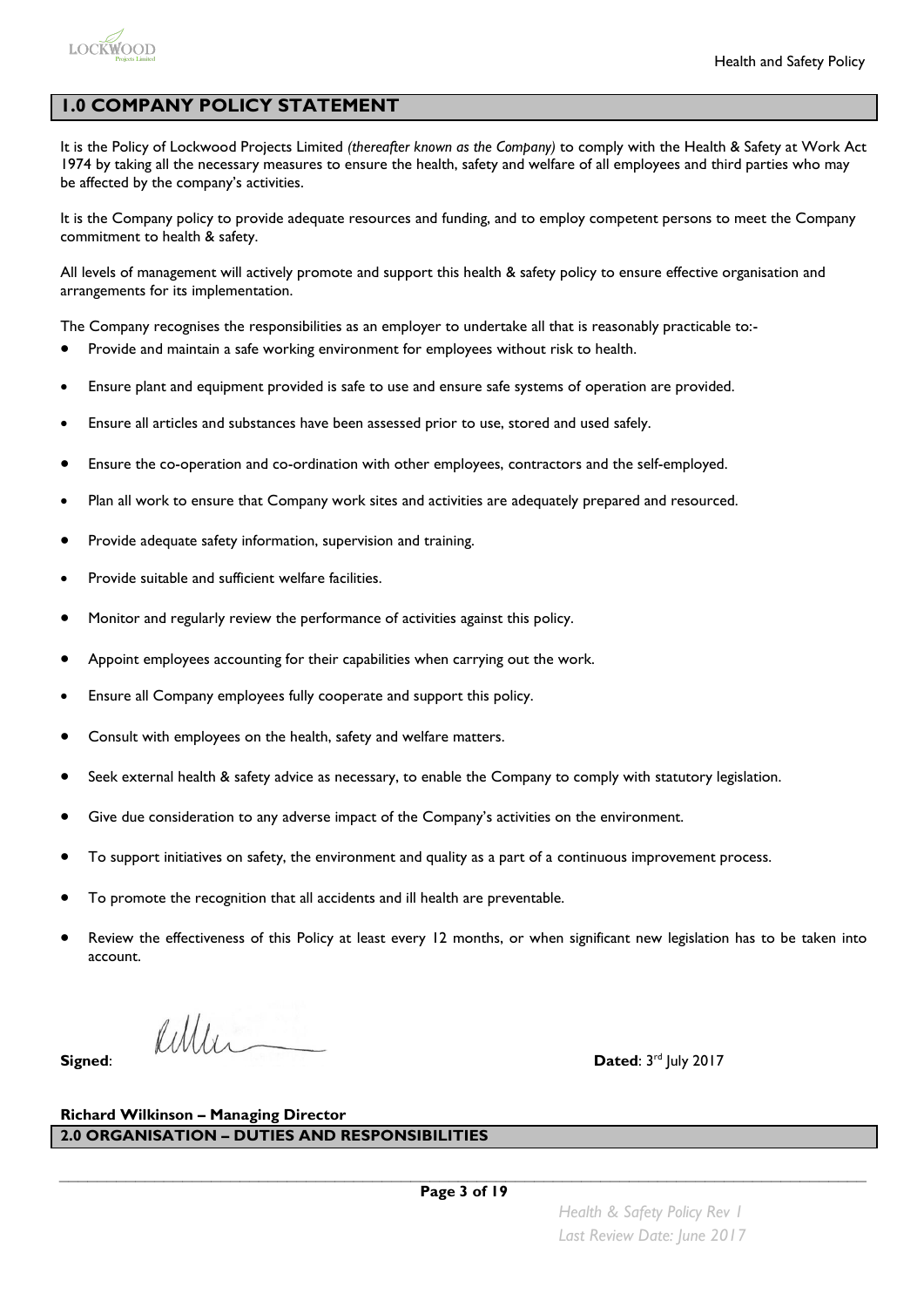

#### **2.1 Managing Director**

The Managing Director has the ultimate responsibility for the health, safety and welfare of the Company and that of the Company employees.

The Managing Director is responsible for, but not limited to:-

- Ensuring that the Company complies with its statutory obligations.
- Providing adequate financial resources and ensure they are applied to implement the requirements of this policy.
- Ensure all levels of management understand, actively support and implement the Health and Safety policy and procedures and are sufficiently competent to comply with their duties within health & safety law.
- Ensure this policy is reviewed when necessary.

#### **2.2 Director Responsible for Health & Safety**

The Director Responsible for Health & Safety has the day to day responsibility to ensure that Company health and safety policy requirements are being met in all Company operations.

The Director Responsible for Health & Safety is responsible for, but not limited to:-

- Establishing appropriate systems and procedures to ensure compliance with the Company health and safety policy, statutory health and safety law and codes of practice.
- Ensuring that all levels of staff receive adequate and appropriate health and safety information, instruction and training.
- Ensuring that all Company employees receive adequate and appropriate supervision.
- Ensuring the provision of all the necessary resources and equipment to carry out works safely and ensure all such equipment is tested and inspected in compliance with statutory requirements and codes.
- Ensuring all employees are provided with the necessary training and instruction to operate machinery, tools and equipment.
- Ensuring all electrical installations and equipment (including portable tools & equipment) used by the Company is tested, inspected and records maintained in compliance with statutory requirements and codes.
- Monitoring Company activities in relation to health and safety compliance with Company policy and statutory health and safety law and codes of practice.
- Holding periodic health and safety meetings to review Company health and safety performance.
- Ensuring all employees are consulted on health and safety matters when necessary.

#### **2.3 Estimating & Design**

The Managing Director is responsible for ensuring the Company complies with its Estimating & Design Responsibilities. The Managing Director is responsible for, but not limited to:-

- Ensuring that the Company complies with its statutory obligations when tendering for work.
- Ensuring that all Designers and Surveyors employed by the Company are competent.
- Ensuring design risk assessments are prepared for all design work carried out by the Company or on behalf of the Company.
- Ensuring the tendering process takes into consideration those duties required under the Construction (Design and Management) Regulations 2015 and that adequate funding for health, safety and welfare resources have been included within tenders.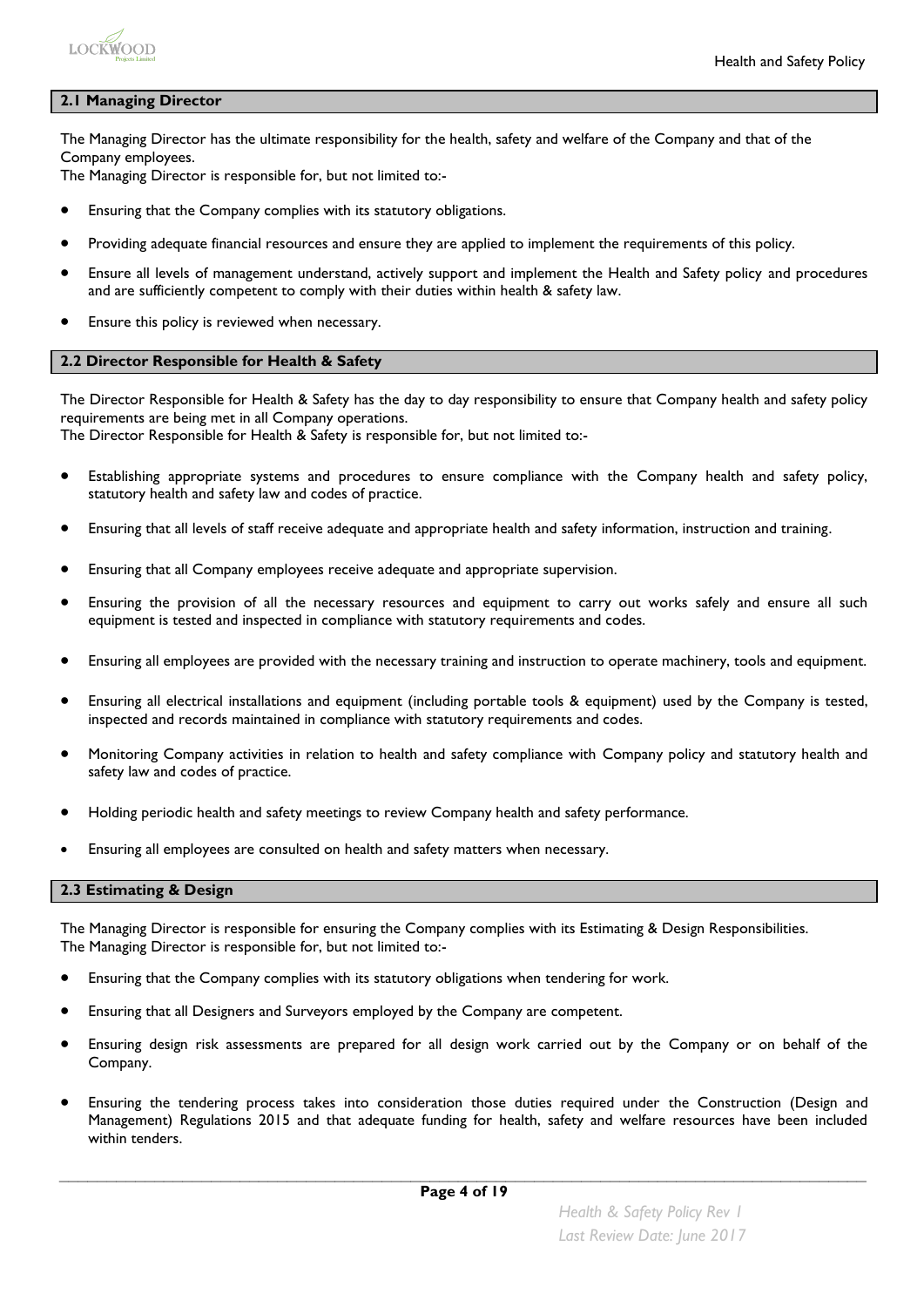

#### **2.4 Contract Managers**

The Contract Managers are responsible for the planning and organisation of Health & Safety on site. The Contract Managers are responsible for, but not limited to:-

- Ensuring sufficient supplies of site safety folders / journals and their contents are readily available for projects.
- Obtaining pre-start health & safety information from sub-contractors.
- Ensuring the suppliers of plant and equipment provide the necessary maintenance records and health and safety information.
- Co-operating with the Client on matters concerning health, safety and welfare.
- Ensuring safety method statements, risk assessments and COSHH assessments are prepared, available on site and that the necessary control measures are in place with information provided to operatives prior to commencement of their work.
- Ensuring that induction safety training and site safety rules are brought to the attention of all employees, sub-contractors and the self-employed who work on behalf of the Company.
- Providing suitable and sufficient protective clothing and equipment to employees when required, ensuring its proper maintenance, use and appropriate means of storage are available at the workplace.
- Ensuring fire prevention and emergency procedures are implemented and fully understood by all operatives on site.
- Taking appropriate measures to prevent the entry of any unauthorised persons onto the site of work.
- Ensuring work activities and misuse of work equipment / PPE do not endanger or put at risk any site operatives, occupiers or existing premises or members of the public.
- Ensuring suitable and sufficient welfare and first aid facilities are made available.
- Ensuring that persons under 18 years do not drive or operate any item of mobile plant or equipment.
- Ensuring all equipment and plant brought onto the site is accompanied with relevant statutory inspection/test certificates and that operators employed are competent with regard to its use and maintenance.
- Ensuring that any electrical supply is installed by a competent person and maintained in a safe manner.
- Ensuring that the impact of noise, dust and vibration on the local environment and exposure to operatives is reduced to the lowest level, as far as reasonably practicable.
- Ensuring waste materials are disposed of correctly and where appropriate, by registered waste disposal carriers.
- Investigating and reporting all major injuries and dangerous occurrences.
- Ensuring regular workplace inspections are carried out by competent persons and when required by the Company's Independent Safety Advisors.
- Co-operating with and taking immediate action with regard to any requirement of the Health & Safety Executive or the Company's Independent Safety Inspectors.
- Monitoring the performance of employees, sub-contractors and the self-employed in regard to compliance with the Company Health & Safety Policy.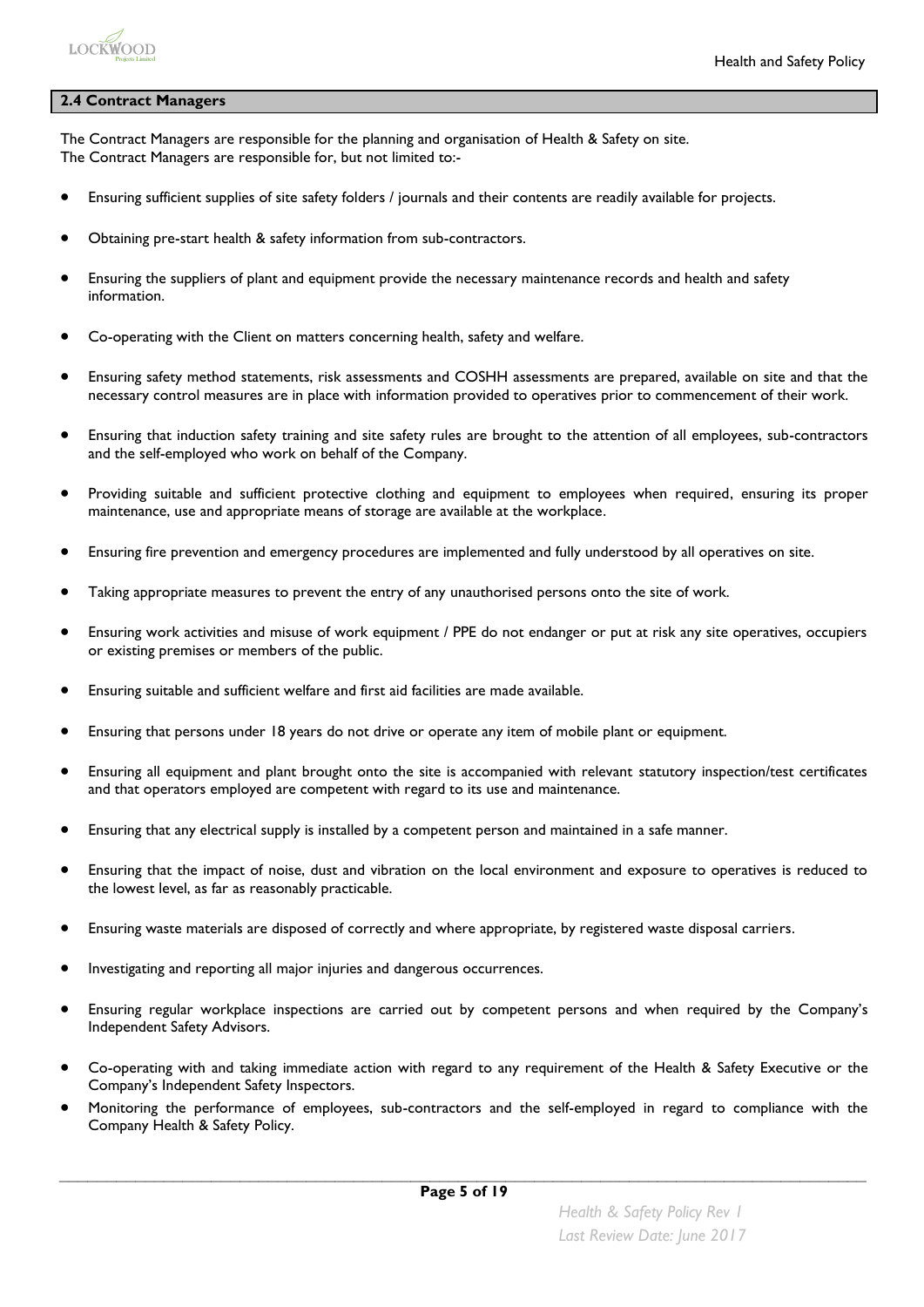#### **2.5 Site Managers**

Site Managers are accountable to the Contract Manager and have a responsibility to ensure all work is carried out in a safe manner on site and in compliance with the Company Health & Safety Policy. Site Managers/Supervisors are responsible for, but not limited to:-

- Ensuring safety method statements, risk assessments and COSHH assessments are prepared, available on site and that the necessary control measures are in place with information provided to operatives prior to commencement of their work.
- Ensuring that all operatives under their control conduct their activities in a safe manner and comply strictly with the site rules in force, following risk assessments, safety method statement instructions, ensuring employees comply and fully use the necessary health & safety methods of control/safe systems of work.
- Ensuring that any work activity does not expose any risk to the health and safety of employees, other contractors in the immediate vicinity or members of the public.
- Ensuring that any defective plant or equipment is reported and taken out of use if the defects affect safe use.
- Ensuring fire-fighting equipment is nearby when carrying out 'hot work' activities.
- Ensuring that personal protective equipment is used as required by site rules and/or procedures and through observational checks arranges to replace and or have maintained defective equipment.
- Assisting the Company/Client Safety Advisor by providing appropriate action on their recommendations.
- Immediately reporting any accident or dangerous occurrence, loss of plant/equipment, however minor to the Contract Manager.
- Co-operating with any instruction given by any appointed Safety Advisor.
- Maintaining a clean and tidy site at all times, taking necessary precautions to ensure minimal impact on the environment.

#### **2.6 All Employees**

All employees (including sub-contractors) have a responsibility to co-operate with the Company and its employees, to enable them to comply with Health & Safety legislation.

Employees (including sub-contractors) are responsible for, but not limited to:-

- Ensuring they take reasonable care of their own safety, and or any other person(s), who may be affected by their acts or omissions at work.
- Not misusing or interfering with anything provided with regard to safety, health, welfare and fire arrangements. (Employees misusing personal protective equipment will be subject to disciplinary action by the Company).
- Ensuring they use and/or wear PPE as instructed. Looking after and maintaining equipment issued and requesting replacements when necessary.
- Complying strictly to all site rules and safe working procedures and only operate plant and equipment for which they are trained.
- Using the correct tools and equipment for the task, reporting defective equipment.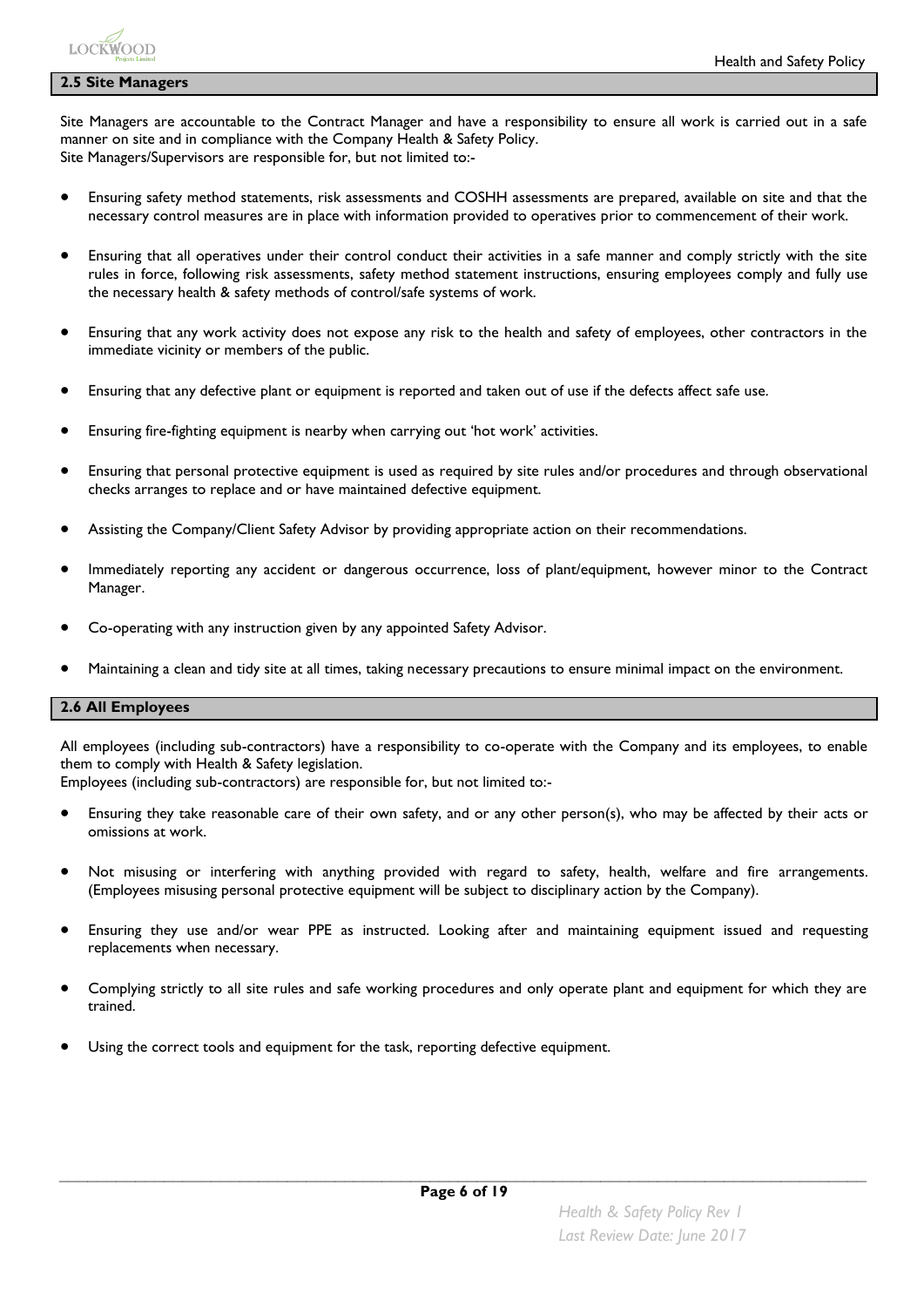### **2.7 Sub-Contractors**

LOCKWOOD

All Sub-Contractors employed or engaged to carry work for the Company are responsible for, but not limited to:-

- Accurately completing and submitting a Pre-Start Health and Safety Competency Assessment.
- When required, providing the Company with risk assessments, safety method statements, and making adequate arrangements for subsequent inspection and monitoring of work activities.
- Complying with all provisions contained in this Company Health & Safety Policy.
- Complying with the arrangements, emergency procedures and regulations specified in the site rules.
- Ensuring that their activities are carried out safely and without risk to health, and that such activities are conducted strictly in accordance with current Health & Safety legislation and industry best practice.
- Reporting all accidents, injuries, dangerous occurrences and 'near misses' to the Contract/Site Manager.
- Ensuring that all operatives under their control are competent and adequately supervised.
- Ensuring that only employees and sub-contractors authorised by the Company and having received a site induction talk are engaged in site work activities.
- Complying with instructions given by the Company/Client Safety Advisors.

#### **2.9 Health & Safety Administrator / Co-ordinator**

The Health & Safety Administrator / Co-ordinator is responsible for, but not limited to:-

- Ensuring sufficient supplies of site safety folders / journals and their contents are readily available for projects.
- Maintaining records of authorised vehicle users and driving licenses.
- Maintaining the Company accident book and reporting to the HSE when required.
- Ensuring the suppliers of plant and equipment provide the necessary health and safety information.
- Preparing and maintaining office frequent user display screen assessments are undertaken.
- Ensuring fire prevention and emergency procedures are implemented and fully understood by all.
- Ensuring that regular inspections are undertaken within the company premises and identified non-conformances are actioned.
- Maintaining the Company Health and Safety Training Matrix.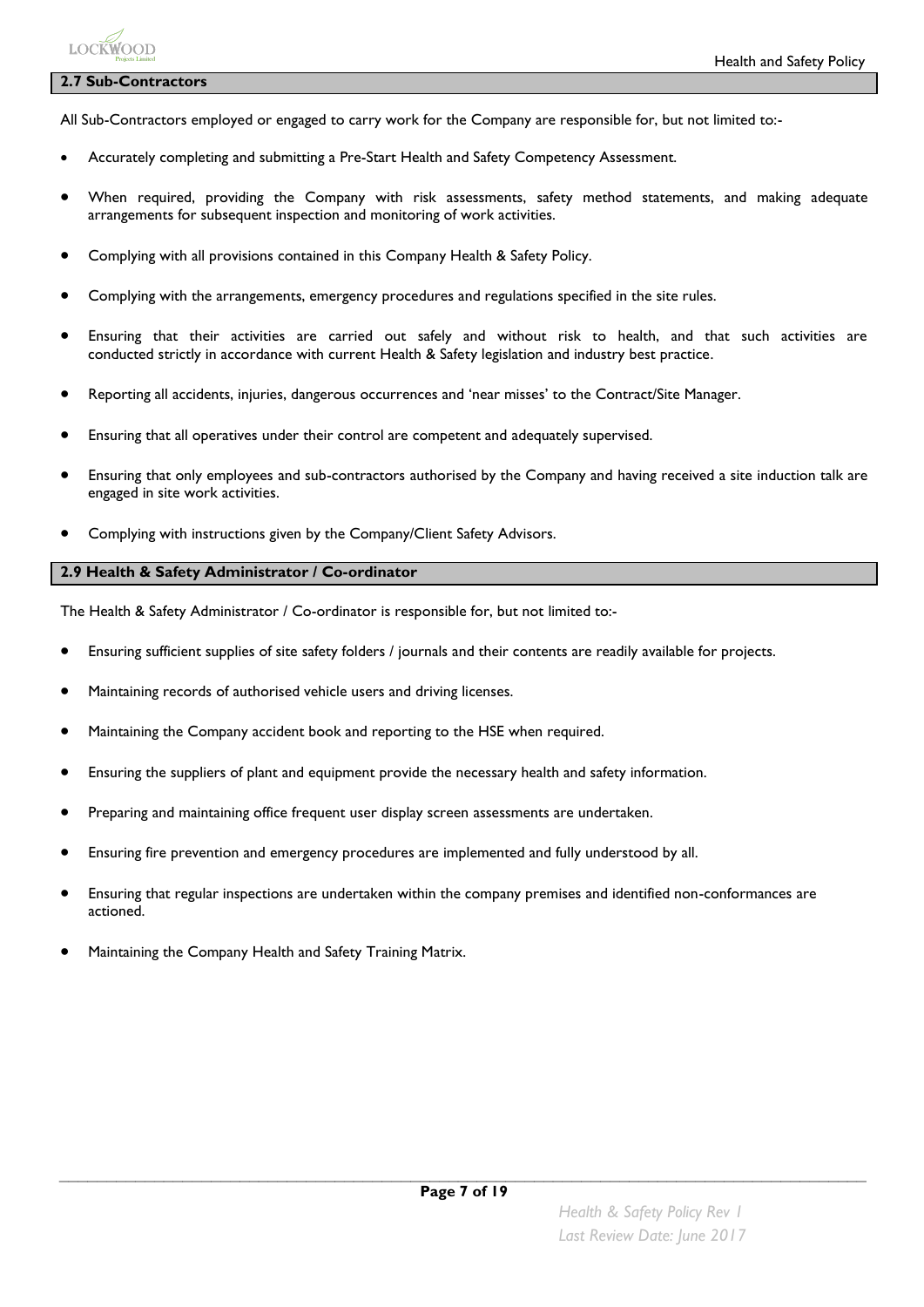# **LOCKWOOD**

# **2.9 Company Health & Safety Consultant**

The Company have engaged the services of MECsafe Limited as an external Health and Safety Advisor. MECsafe Limited have been appointed to undertake the following:-

- Provide ongoing advice and assistance on health & safety matters.
- Carry out periodic health & safety site inspections of site activities & working procedures when requested.
- Attend site based health & safety or any ad-hoc meetings as and when required.
- Investigate accidents, incidents or dangerous occurrences & advise on corrective measures when requested.
- Advise & deliver health & safety training requirements.

## **Organisation Chart (Health & Safety)**

The following organogram illustrates the hierarchy of the Company management structure with regard to Health & Safety.

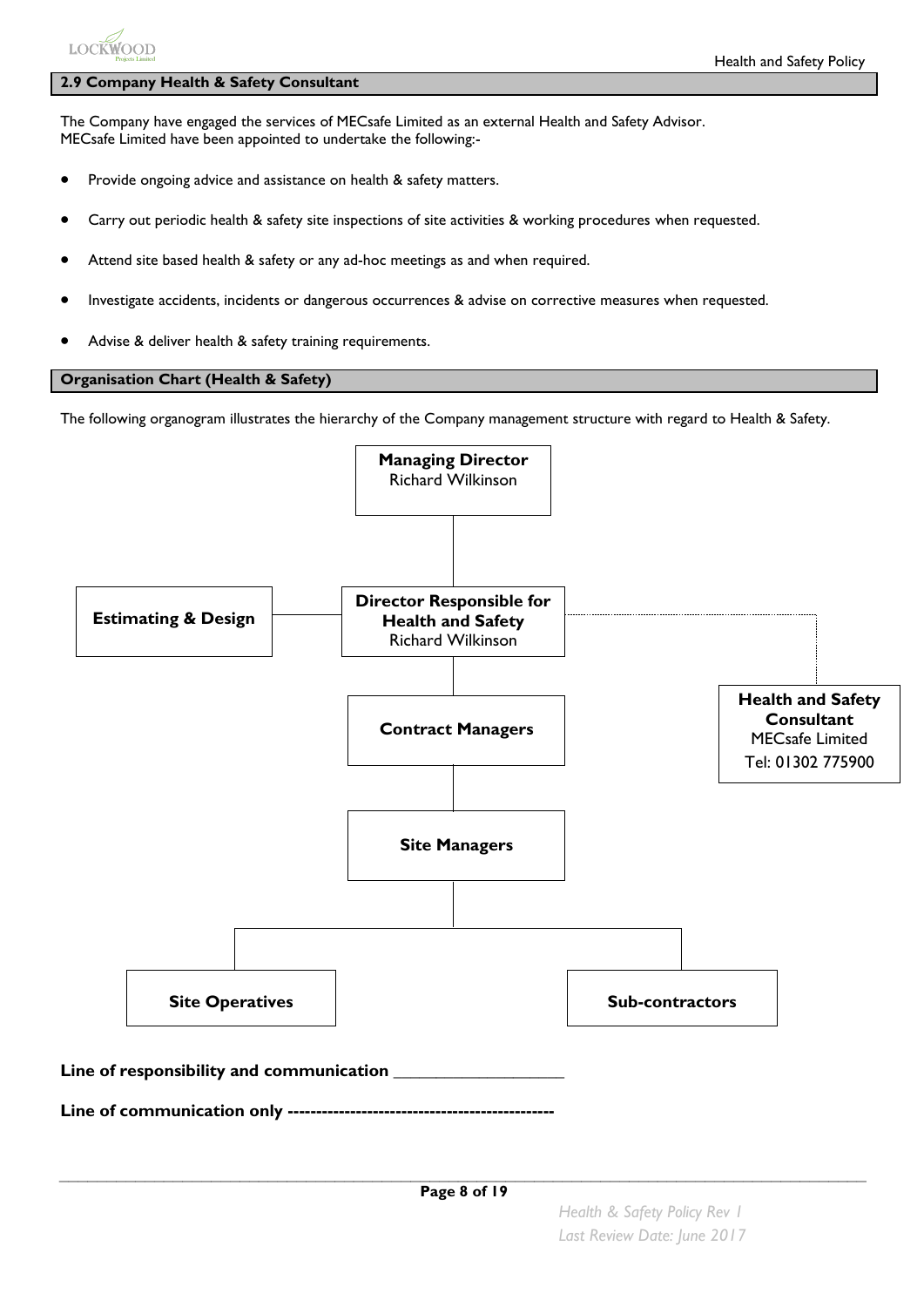

#### **3.0 ORGANISATION – COMMUNICATION & PERSONNEL RESOURCES**

#### **3.1 Competency**

 The Company will ensure that when selecting personnel and sub-contractors, due regard as to their competency in health and safety will be taken into account. The Contract Manager is responsible for the verification of trade and health & safety competency on their individual projects.

#### **3.2 Recruitment**

- All employees, sub-contractors and self-employed persons will be required to attend Company safety inductions, on site and within the Company premises.
- Young persons under the age of 18 will be informed of the statutory restrictions of work they are unauthorised to carry out, a young persons risk assessment will be produced where necessary.

#### **3.3 Information, Instruction & Training**

- The principal source of Health & Safety information, i.e. relevant Health & Safety legislation, Approved Codes of Practice and Industry Guidance shall be obtained from the HSE website.
- Health & Safety information and general Health & Safety Rules will be clearly displayed on the Site notice board, relevant information for office staff will be displayed on the office notice board.
- New employees are to receive a pre-start induction. Records are to be retained.
- Training and refresher training of all Company employees will be an on-going exercise; Contract Managers and Site Managers are to receive formal training on Construction (Design and Management) 2015. All other employees are to receive general health and safety awareness training and task specific training as required.
- A Training Matrix containing the details of all training records is to be maintained and kept up to date by the Health and Safety Administrator / Co-ordinator. All training certificates are to be retained in employees personnel file.

#### **3.4 Consultation & Workforce Involvement**

- Under the Heath and Safety (Consultation with Employees) Regulations 1996 and the Construction (Design & Management) Regulations 2015, all employees including the self-employed:-
	- $\triangleright$  Have access to the Company Health & Safety Policy and all relevant Health & Safety Information.
	- $\triangleright$  Can discuss concerns over safe working conditions with any member of staff.
	- $\triangleright$  Are encouraged to discuss and offer advice on matters which affect their health and/or safety.
	- $\triangleright$  Given an opportunity to discuss any Health & Safety matters with visiting inspectors.
	- $\triangleright$  Are encouraged to consult directly with the appointed Company Safety Advisor.
- Health and Safety meetings/discussions will be organised on a regular basis to ensure consultation and communication is achieved between all levels within the Company.
- Tool-box talks will be organised on site by the Site Manager as a means of consulting with the workforce. Records of toolbox talks are to be retained.
- Should the company employ operatives with little or no understanding of English, translated safety information will be provided and interpreted training courses attended as required. A 'buddy system' will be used to on site to ensure that individuals with less well developed language skills have access at all times to an operative/supervisor they can communicate with.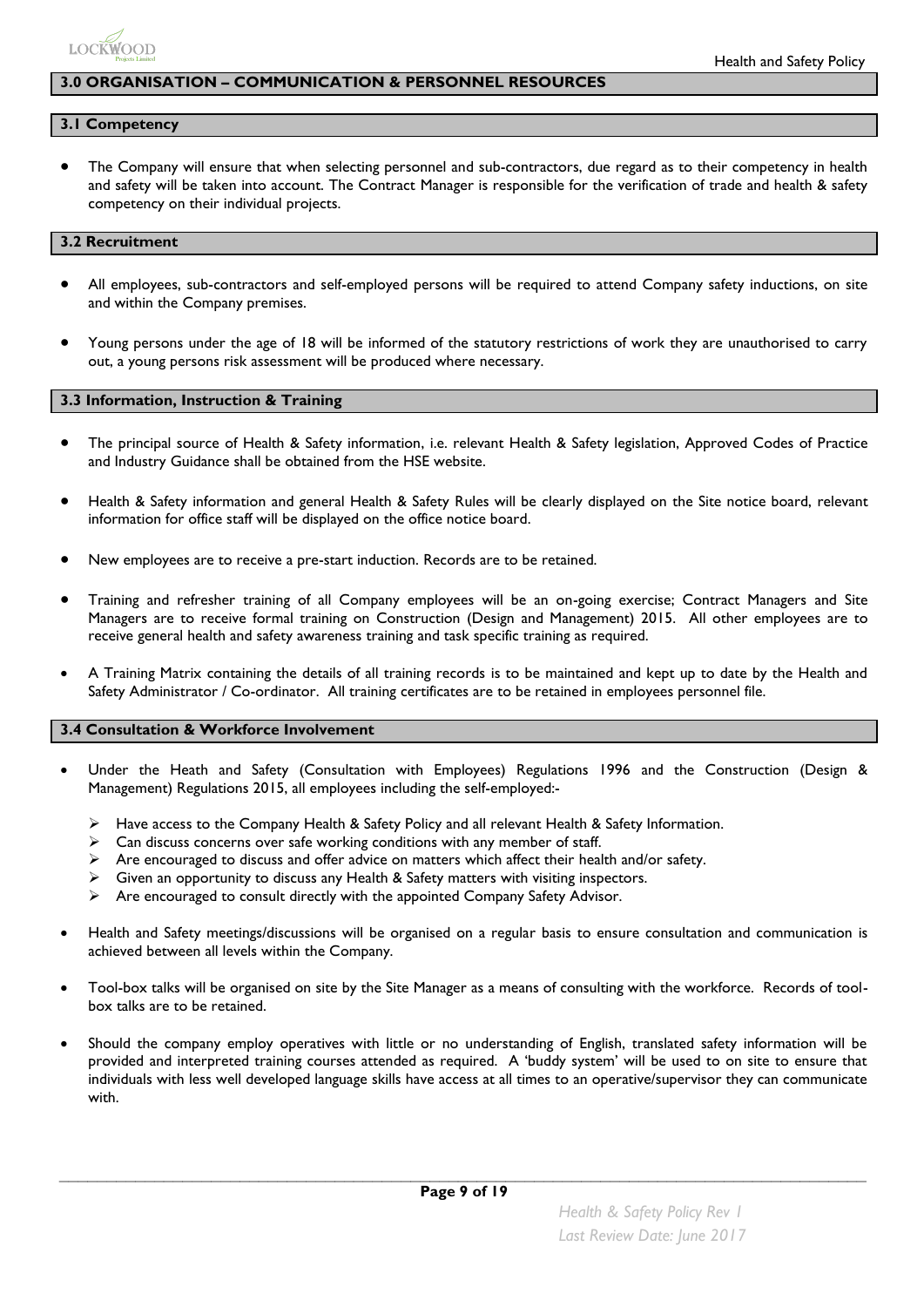

#### **4.0 POLICY ARRANGEMENTS**

#### **4.1 Hazard Identification**

 The Company recognises the commitment to anticipate foreseeable significant hazards as far as reasonably practicable and to assess the risks and to plan preventative protective measures of control.

#### **4.2 Risk Assessments and Safety Method Statements**

- Formal written risk assessments and safety method statements will be provided for all Company work activities and where necessary for other unusual issues i.e. emergency planning etc. Sub-contractors will provide risk assessments and safety method statements on request, and/or adhere to risk assessments and safety method statements issued by the Company. Where applicable, young persons and expectant mother risk assessments are to be produced and communicated to the relevant parties.
- The Contract/Site Manager is responsible for the planning and preparation of risk assessments & safety method statements and the applicable control measures for all works that occur on their respective projects. The Contract/Site Manager is also responsible for assessing the suitability of all risk assessments and safety method statements submitted by subcontractors.
- Risk levels will be identified using High/Medium/Low/Insignificant categories with a Revised Risk Level determined by reconsidering the hazards in the controlled environment.

#### **4.3 Manual Handling / Work Related Upper Limb Disorders**

- The Contract/Site Manager is responsible for preparing assessments that are required for work tasks on their respective projects. Assessments will identify the level of risk (High/Med/Low/Insig) that any given task produces and the Residual Risk identifies the level after suitable and sufficient control measures to combat such risks are applied.
- The control measures will, wherever practicable, identify suitable and sufficient means of avoiding the need to manually handle and to identify and utilise appropriate mechanical means of handling.
- All employees are to be instructed on the safe procedure for lifting during their pre-start health & safety induction, a safety chart showing safe lifting techniques is also displayed on the site/office notice board.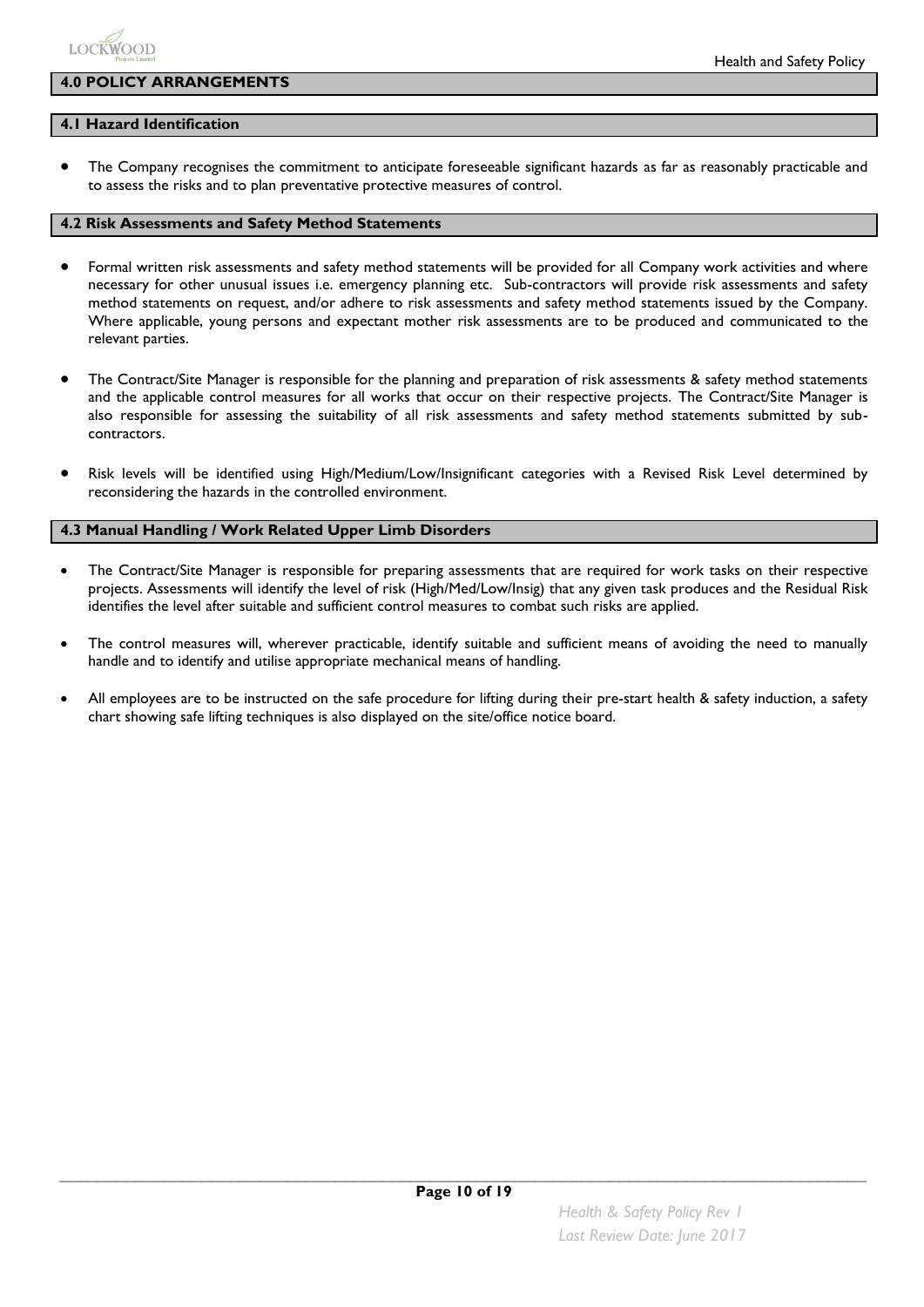#### **4.4 Construction (Design and Management) Regulations 2015**

- CDM Regulations 2015 will be fully complied with when carrying out all construction work.
- Where the Company performs the role of Principal Contractor, additional duties will be adhered to, the Company will monitor the Construction Phase in a way which ensures that, so far as is reasonably practicable, it is carried out without risks to the health and safety of all involved parties.
- The Contract Manager is responsible for ensuring the following:
	- The Pre-Construction Information Pack issued by the Client/Principal Designer is made into a working Construction Phase Health and Safety Plan includes any rules that are reasonable and necessary for the health and safety management of the project. Plans will be developed for, but not limited to:
		- Site Security (Boundary/Access and Egress).
		- Site Establishment.
		- Traffic Plan.

**LOCKWOOD** 

- Material Storage.
- Hazardous and Flammable Materials.
- Suitable Welfare facilities will be provided throughout the Construction Phase as per Schedule 2 of the CDM Regulations 2015 (see Section 4.11 of this Policy).
- The competence of any others that are to be appointed is assessed by:
	- Requesting a copy of sub contractors Health and Safety Policies.
	- Requesting and reviewing sub contractors project Health and Safety Plans.
	- Requesting copies of appropriate generic and or project specific risk assessments and method statements.
	- Obtain trade/skill specific competence documents as appropriate.
- Sub-contractor health and safety documentation files are prepared for hand over to the Principal Designer for inclusion in the project Health and Safety file.
- All contractors are monitored to ensure compliance with the Health and Safety Plan.
- Site health and safety monitoring is carried out through periodic inspection; include all Companies and individuals.
- Information is issued to all contractors on risks to employees that the project work may create.
- All employees are provided with proper and appropriate information and training as required by legislation, together with information about risks to their health and safety.
- Everyone on site is given the opportunity to discuss Health and Safety issues that may affect them and to coordinate all views.
- Reasonable direction is given, as appropriate, to any sub contractor on the project.
- Arrangements are put in place to ensure only authorised persons are allowed on a site or premises where construction work is being carried out.

#### **4.5 Hazardous Substances**

- All hazardous substances used on Company premises or construction sites will be used in conjunction with a suitable and sufficient COSHH assessment and the appropriate Material Safety Data Sheet.
- The Contract Manager is responsible for preparing COSHH assessments that are required for use of hazardous substances and /or materials on their respective projects.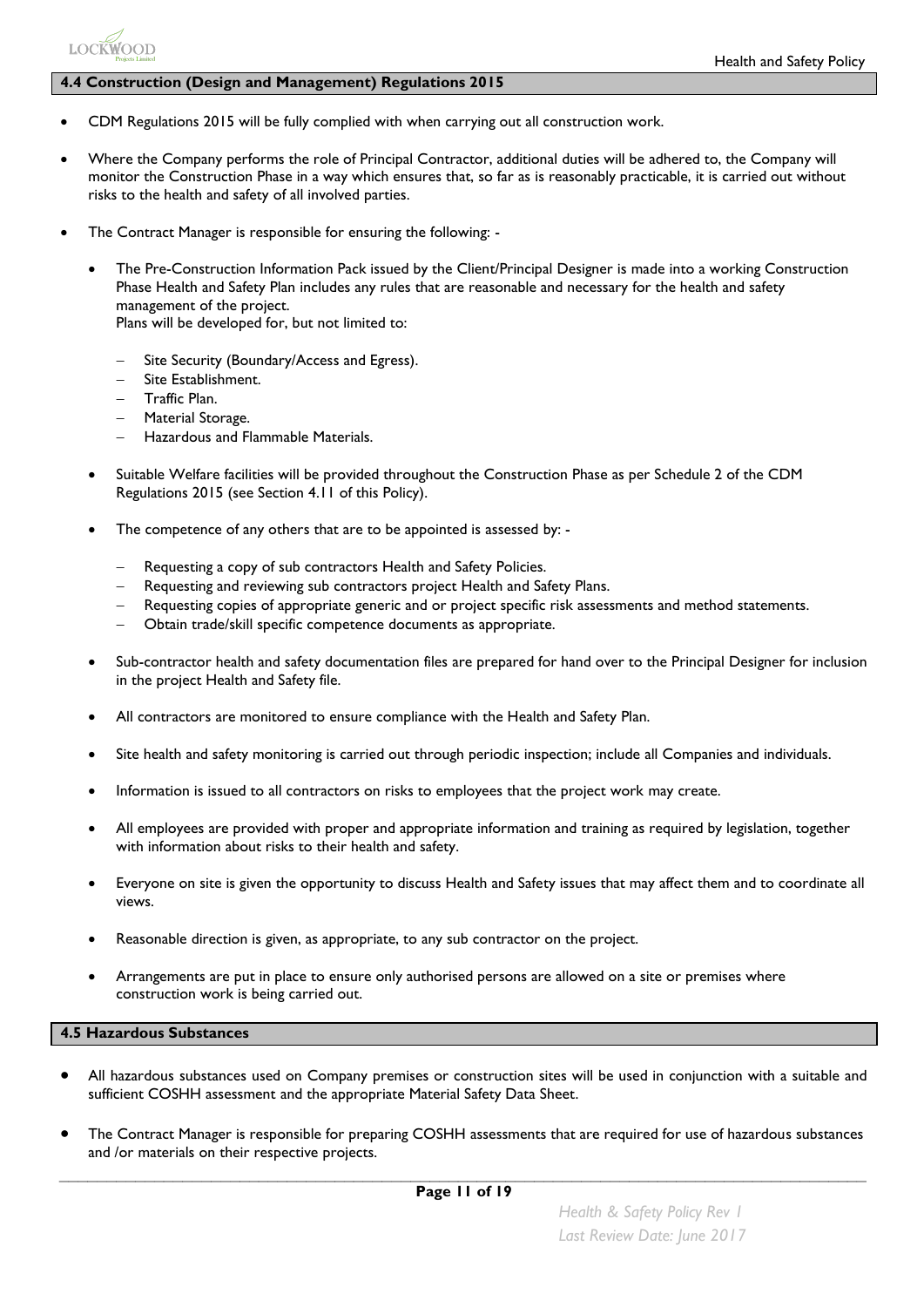

- The use of hazardous substances in the workplace will be controlled by following guidance taken from the eight steps under COSHH Regulations as follows:
	- $\triangleright$  Assess the risk
	- $\triangleright$  Decide what precautions are needed
	- $\triangleright$  Prevent or adequately control exposure
	- $\triangleright$  Ensure control measures are maintained
	- $\triangleright$  Monitor the exposure
	- $\triangleright$  Carry out appropriate health surveillance where required
	- Prepare plans and procedures to deal with accidents, incidents and emergencies
	- $\triangleright$  Ensure employees are properly informed, trained and supervised
- Employees and Subcontractors will be advised at induction they are not to use any hazardous materials or substances without a suitable assessment and where required, safety method statement.

#### **4.6 Asbestos**

- No minor demolition works or building maintenance works are to proceed until an asbestos survey has been obtained from the client or organised on behalf of the client by the Contract Manager. All work involving the surveying of possible asbestos materials and the removal of asbestos materials is to be carried out by specialist registered subcontractors only.
- Information regarding the presence of asbestos on site (from the asbestos survey/register) will be fully communicated to all operatives during their Site Induction. Should operatives discover or disturb any suspected asbestos containing materials (not already identified in the asbestos register) during the course of their work they should stop work immediately, cordon off and ensure all persons have left the area and notify the Site Manager.
- In accordance with Regulation 10 of the Control of Asbestos at Work Regulations 2012, all employees liable to be exposed to asbestos at work shall receive mandatory asbestos awareness training.

#### **4.7 Emergencies**

- Where construction projects are undertaken on occupied premises, arrangements will be made to ensure strict compliance with existing emergency procedures.
- The Company will provide adequate information and instruction to employees in respect of site and company premises emergency procedures.
- Arrangements for emergency procedures will be included in the Health & Safety Plan.

#### **4.8 Fire**

- Fire prevention systems including, where appropriate, the development of a fire plan will be implemented to meet fire safety requirements on site.
- All Company owned buildings and where necessary, temporary site facilities will be fire risk assessed in accordance with the Regulatory Reform (Fire Safety) Order 2005.
- All staff will be made aware of their duties in the event of a fire through the Fire and Emergency Evacuation Procedure issued at induction.
- The Contract Manager will assess the risks on any site prior to commencement of a contract and a suitable and Fire and Emergency Evacuation Procedure plan will be prepared.
- All site compounds will have a fire point clearly marked complete with necessary extinguishers (serviced on an annual basis).
- Fire rules of client occupied premises will be adhered to.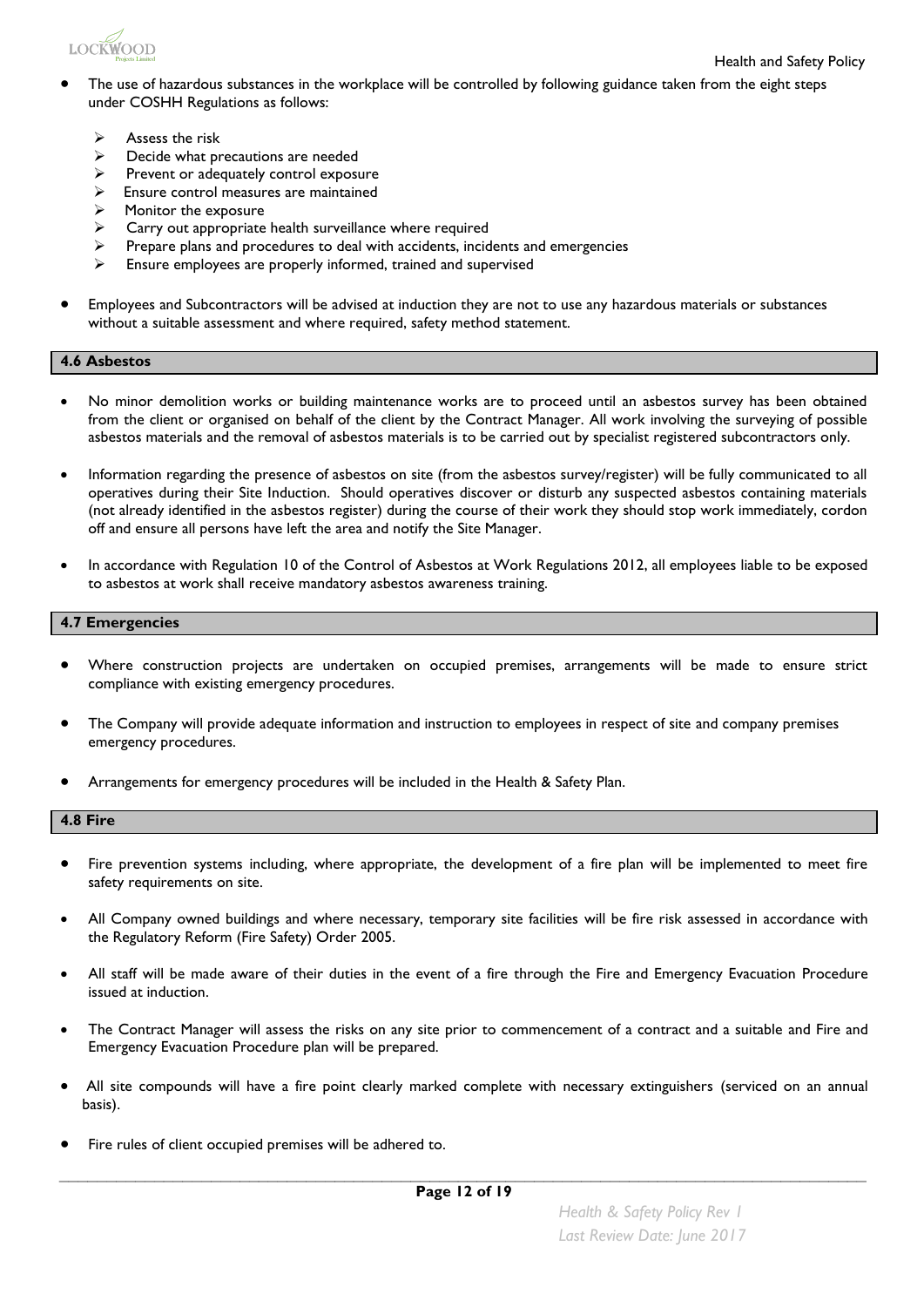

#### **4.9 Accident Reporting**

- The Site Manager is responsible for initially investigating and reporting accidents which occur on their respective sites using the Accident/Incident Report form, the Contract Manager should also be notified immediately to arrange further investigation where appropriate. Our appointed Health and Safety Advisor will conduct a formal investigation where requested.
- The HSE is to be informed of any injury or dangerous occurrence classified under The Reporting of Injuries, Diseases & Dangerous Occurrences Regulations 2013 (RIDDOR) on Form F2508.
- The HSE to be informed of any work-related disease classified under (RIDDOR) on Form F2508A.
- All accidents to direct employees and sub contractors must be recorded in the Company accident book.
- Any damage to Company owned or hired plant and equipment must be reported as a near miss incident to the Contract Manager and / or Site Manager.

#### **4.10 First Aid**

- The Company will provide sufficient facilities, equipment and trained persons to deal with accidents and injuries at work. As a minimum there will be one first aid appointed person on all sites.
- Sufficient first-aid boxes will be available, first aiders are responsible for carrying out regular checks to ensure boxes are maintained and fully stocked.
- All injuries are to be recorded in the Company accident book that will be held at the Company head office.
- The names of nominated persons and the location of first-aid facilities will be prominently displayed.

#### **4.11 Confined Spaces**

- Anyone entering a confined space must be competent and experienced with the appropriate information, training and instruction appropriate to the proposed work activities.
- Employees and sub-contractors should not enter a confined space unless a competent person has produced a system of work that has been planned, organised, performed and maintained so as to render the work safe and without risk to health, as required by the Confined Space Regulations 1997.
- Suitable emergency and rescue arrangements must be in place and be appropriate to the task.
- The Contract/Site Manager is responsible for ensuring that all confined space working is sufficiently and suitably planned.

#### **4.12 Welfare**

- Welfare facilities will be provided to accommodate those conditions contained in the Construction Design & Management Regulations 2015 and the Workplace (Health, Safety and Welfare) Regulations 1992.
- Such arrangements will be provided so far as reasonably practicable, for:-
	- $\triangleright$  Suitable and sufficient sanitary conveniences.
	- $\triangleright$  Suitable and sufficient washing facilities.
	- $\triangleright$  An adequate supply of drinking water.
	- Suitable and sufficient accommodation for the storage of clothing.
	- Suitable and sufficient rest facilities.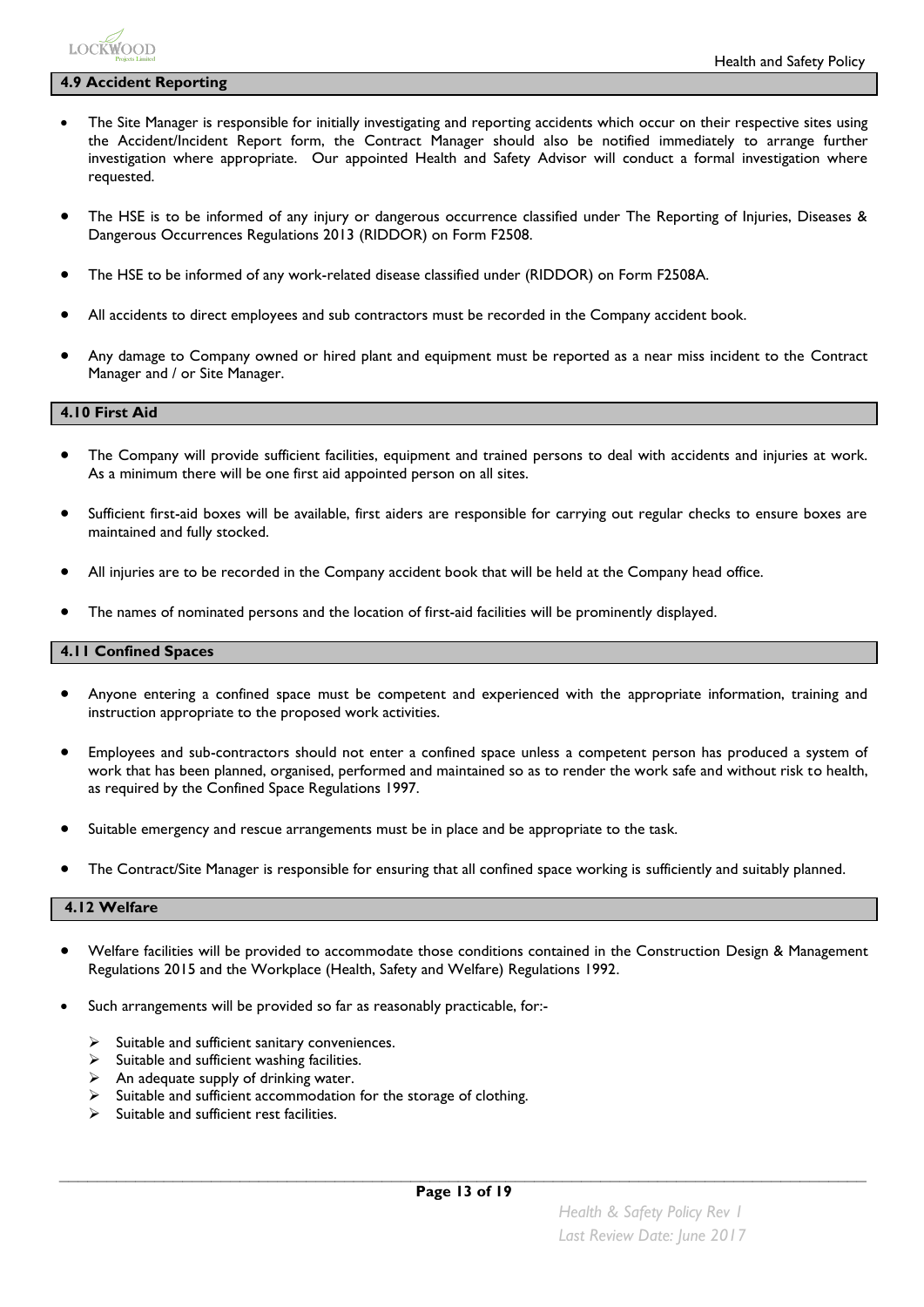

#### The Company will ensure that the workplace has adequate ventilation and suitable and sufficient lighting.

#### **4.13 Environmental – Waste Disposal**

- Works will be conducted so far as is reasonably practicable, so as not to cause a nuisance, with waste materials and/or dust.
- Special/Controlled waste will be removed by approved licensed waste contractors and disposed of and notified to the appropriate authority as appropriate.
- Special regard will be made to any implementation of the Environment Protection Act 1990.

#### **4.14 Noise**

- Noise assessments will be undertaken for all activities that pose a risk to employees. Measures will be implemented to eliminate or reduce the risk of exposure where the Action Values identified in the Control of Noise at Work Regulations 2005 are reached.
- Where the daily or weekly personal noise exposure of 80 dB (A-weighted) is reached, operatives will be advised and suitable hearing protection will be made available for use.
- Where the daily or weekly personal noise exposure upper exposure action value of 85 dB (A-weighted) is reached, operatives must wear the provided hearing protection to prevent any possible hearing damage. Signs will be displayed to identify hazardous areas of the workplace.
- The daily or weekly personal noise exposure of 87 dB (A-weighted) must not be exceeded taking into account the reduction afforded by the protection measures identified.

#### **4.15 Personal Protective Equipment**

- PPE will be issued to all Company employees. Minimum standard issue will consist of safety footwear, safety helmet, high visibility vest/jacket, and hand, eye, ear and respiratory protection when required. Other specialist safety clothing and equipment will be issued as site work dictates and where identified through risk assessment and safety method statement. Records will be maintained of all PPE issued.
- Any personnel required to wear RPE must be 'face fit tested' to ensure that a choice of RPE with a tight fitting face piece is able to adequately protect that person. A record must be kept of each fit test.
- Individual risk assessments will identify the type and standard of PPE to be used.
- Equipment is provided without charge to all direct employees.
- It is Company policy that safety helmets, safety boots and high vis vests/jackets will be worn by all operatives on sites.
- A sufficient supply of PPE will be available on each site to suit site conditions and PPE will be stored when not in use within site changing cabins or other such appropriate facilities.
- When required, PPE will be maintained in accordance with the manufacturer's instructions.

#### **Respiratory Protective Equipment (RPE)**

- Where RPE is used, it will afford adequate protection for individual wearers relative to the task.
- Fit testing will be carried out to ensure that the equipment selected is suitable for the wearer.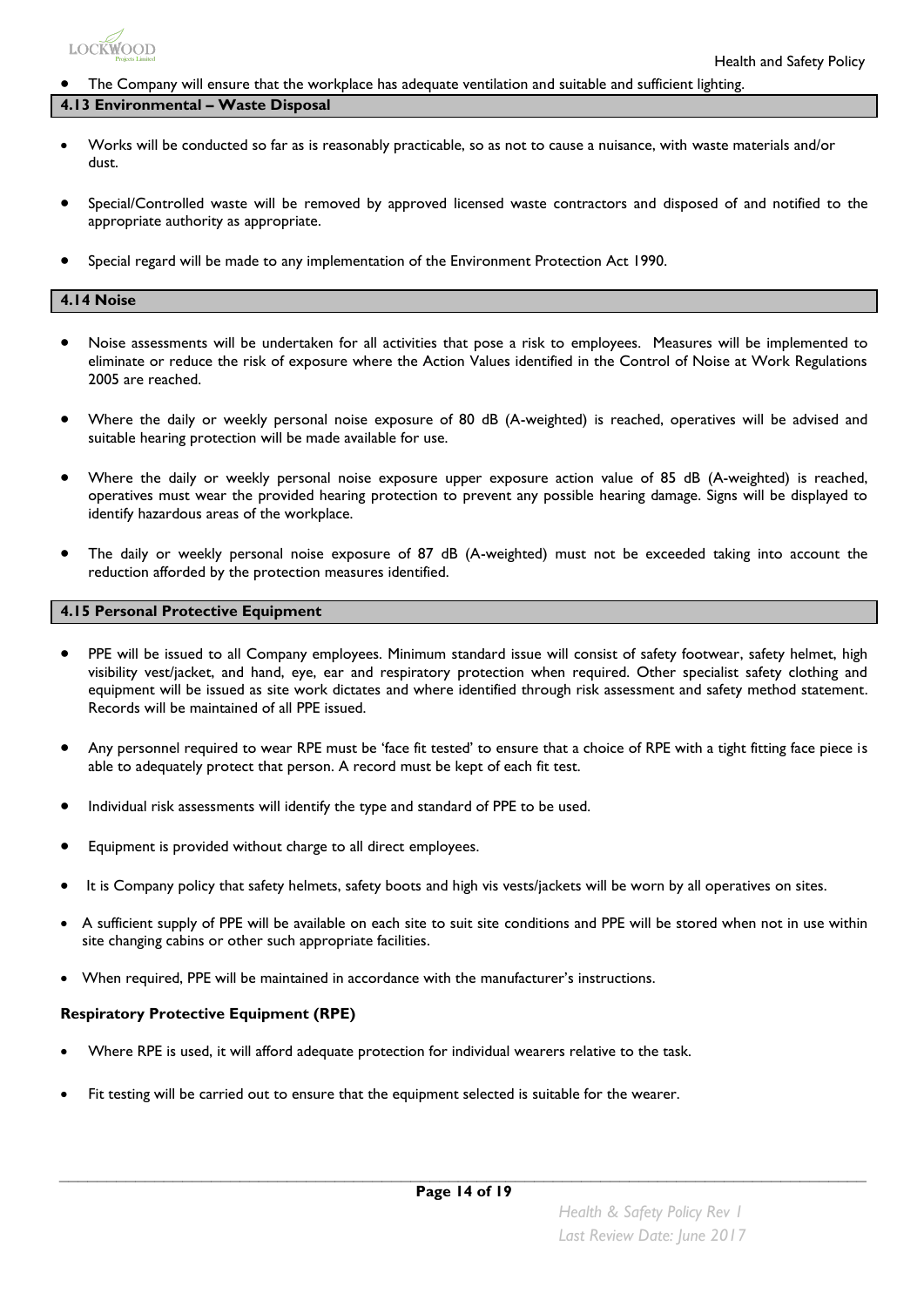

- Wherever practicable, fit testing will be carried out at the initial selection stage, giving individual users the opportunity of choice between adequate models of RPE.
- Following an individual undertaking a Face Fit Test, the make, model, type and size of face-piece that is worn as a part of a successful fit test is made available for their use. If an employee wears more than one type of tight-fitting face-piece relative to different tasks, then each type of face-piece will be fit tested.
- RPE fit testing will be conducted by a competent person who can provide evidence in verification of competence.

#### **Records & Reporting:**

- All personnel who have been trained in the correct use of RPE shall have a record of such training and issue of RPE maintained identifying the type, make and model and the date of which that training and issue was given to each individual.
- All personnel who have been trained and provided with RPE shall report any loss or obvious defect with the RPE as required under Regulation 11 of the Personal Protective Equipment at Work Regulations 1992.

#### **4.16 Electricity at Work**

- The Director Responsible for Health and Safety will ensure all electrical installations and equipment (including portable tools & equipment) used by the Company are tested and inspected by a competent person in compliance with statutory requirements and codes of practice.
- The Contract/Site Manager are responsible for ensuring all electrical works and repairs are carried out by trained competent electricians only.
- All portable electrical equipment shall receive a visual inspection before use and formal visual inspection and testing periodically.
- All supplies to sites must be transformed down to 110v and all tools must be double insulated.
- Where possible all extension leads and lighting systems should be secured at high level rather than on the floor.
- All repairs to cables and electrical equipment should be undertaken by an Electrician.
- All power tools must be examined and tested at determined intervals depending on use by a competent person and the results of that examination recorded. Records shall be retained.
- All cables, transformers and generators should be examined for frayed cables and poor connections and the fault rectified by an Electrician.
- The Checklist for all operators of electrical tools will be as follows:
	- $\triangleright$  Before use, visually inspect portable electrical equipment for damage and report any defects immediately for repair by a competent person.
	- $\triangleright$  Check that cables are not frayed and that all screws etc. are secure and that casing is not cracked.
	- $\triangleright$  Check that plug is correct and that  $110v$  is supplied.
	- $\triangleright$  Disconnect from power source when not in use.
	- $\triangleright$  Do not carry tool by its cable.
	- $\triangleright$  Do not use damaged equipment until it has been repaired, tested and verified by a Portable Appliance Test label.

#### **4.17 Work at Height**

 All works at height carried out on behalf of the Company will comply with the Working at Height Regulations 2005. Where necessary the appropriate safety equipment and /or plant will be provided to ensure safe systems of work at height are applied and operators are competent in its use.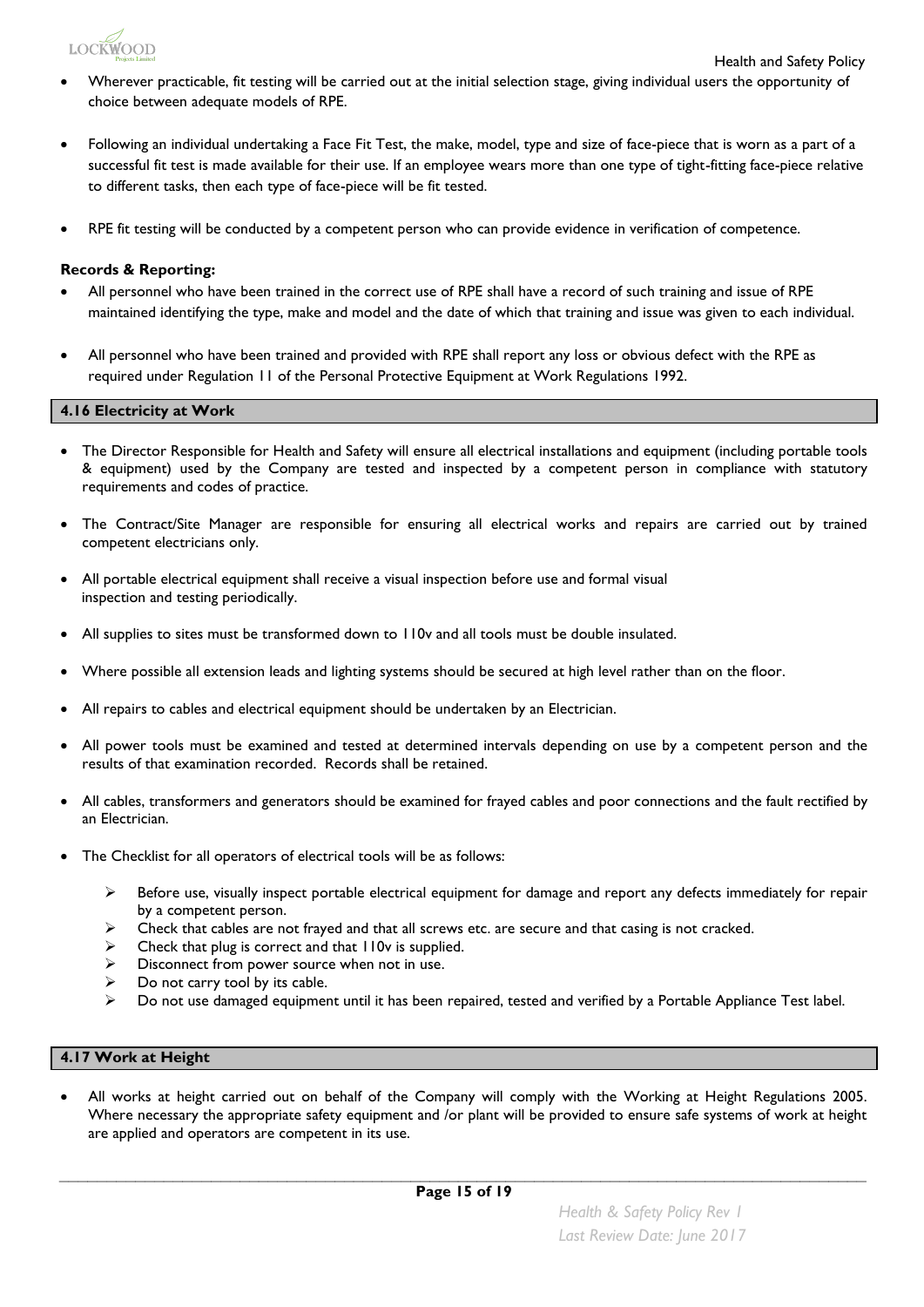

- All equipment used for working at height such as mobile elevating work platforms, mobile scaffold towers, podium steps and ladders/stepladders, are to be used by authorised and competent persons only.
- To ensure that safe systems of work are implemented all work at height will be planned, and supervised, with selection of appropriate equipment and where required, design by a competent person. The safe erection of equipment is considered as a part of the design process.
- Design must take into account the need for, and the partiality of, safe methods of working, including the erection, use and dismantling in weather conditions that do not impact on the safety of persons involved or who may be affected by the work and to prevent, as far a reasonably practicable, being struck by falling material or objects that can cause an injury.
- The selection of all equipment used for working at height such as mobile elevating work platforms, independent scaffold systems, mobile scaffold towers, podium steps and ladders/stepladders, will be with due consideration to the site environment and general conditions it is to be used.
- Collective protection measures such as fixed edge protection will be the first priority in all cases over the use of any individual personal protection such as Harness and Work Restraint/Fall Arrest Lanyards.
- Statutory inspections shall be carried out in accordance with any current regulations including but not limited to the Work at Height 2005 regulation (12) and LOLER 1998 regulations.
- Areas shall be suitably barriered and signed to prevent unauthorised and uncontrolled access to the workplace where there is a potential to fall or where materials or equipment may fall.
- Fall protection systems shall be selected by a competent person in the pre start development of a safe system of work and be suitable for the purposes it to be used with due to regard to the work being carried including foreseeable load.
- Rescue plans will be produced for working at height activities where required.
- The use of ladders/stepladders will be controlled via the use of a permit issued by the Site Manager.

#### **4.18 Lifting Operations**

- All lifting operations carried out with the use of mobile cranes (including Contract Lifts) must be pre-planned and have a lifting plan prepared by a trained and competent person. The lift is to be fully supervised at all times by an appointed competent person, as required by the Lifting Operations and Lifting Equipment Regulations 1998.
- The Contract/Site Manager is responsible for ensuring that a lifting plan is prepared and/or obtained from the Contract Lift Company and assessed for suitability.

#### **4.19 Hand Arm Vibration**

- Vibration assessments will be undertaken for all activities that pose a potential risk to operatives, and measures will be undertaken to reduce or eliminate risks from exposure. Records of assessments will be retained.
- To minimise health risks in relation to hand arm vibration, it will be policy to use low vibration tools and where through risk assessment, repetition in use is identified, task rotation will be employed in so far as reasonably practicable to minimise such risk.
- Where equipment becomes worn out it will be policy to provide replacements that are suitable for the work to be carried out and where practicable, more efficient and lower vibration.
- All work equipment will be suitably maintained in accordance with the manufacturers instructions to avoid increases in vibration. Blunt and damaged tools will be replaced where necessary.
- Where applicable, workstation designs will be set up to reduce the effects on employees, hands, wrists and arms.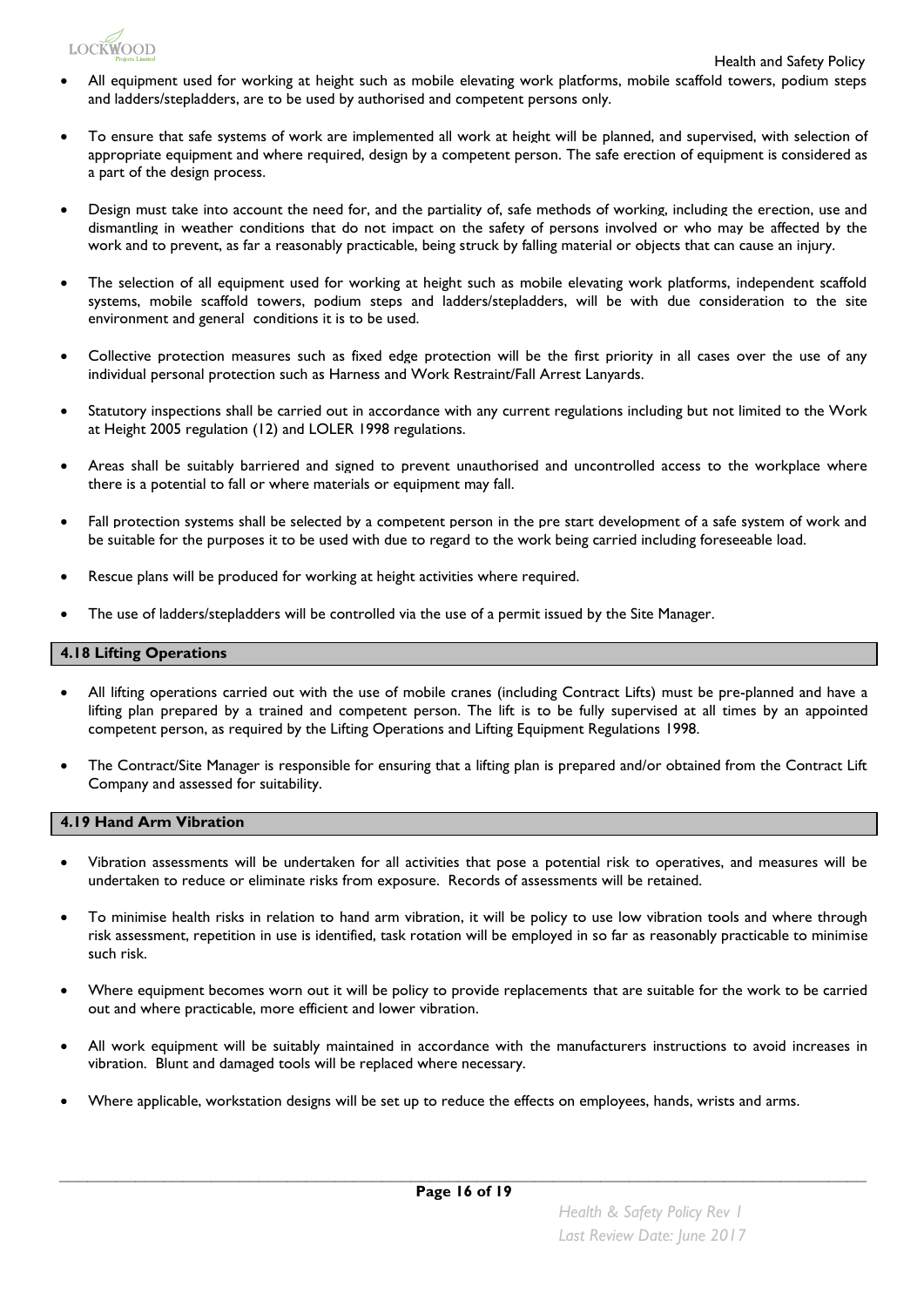

#### **4.20 Health Surveillance**

- All employees shall be issued with a Health Surveillance Questionnaire who work with materials, or in an environment/on an activity that gives a potential concern to their health. This will be issued on commencement of employment with the company to ascertain a base level of work related health and then issued periodically during their employment.
- Any identified issues may require a referral to an Occupational Health Provided or General Practitioner for further advice and assessment. The results will be treated as confidential and with full regard to their rights on privacy under the Data Protection Act 1998.
- Employees will be provided with information regarding the early signs and possible symptoms in relation to any work related health issues that may affect them.

#### **4.21 Monitoring**

- The Contract Manager will arrange for regular independent work place safety inspections to be carried out by the Company H&S Consultant to ensure performance standards are being adhered to. These inspections also take into account sub-contractor work activities, training and safety documentation checks.
- Records are to be retained of all inspections and any remedial action undertaken.

#### **4.22 Work Equipment**

Work equipment includes all portable tools and equipment or machinery used at work.

- The Director Responsible for Health and Safety will ensure arrangements are made for all Company owned or hired plant to be maintained, inspected and tested in accordance with statutory legislation (including both site and site company workshop).
- The Contract Manager shall ensure all sites have adequate arrangements to inspect plant and machinery in accordance with statutory legislation.
- Work equipment must be safe for use and have all necessary guards in place during use. Tools and machines must not be used in any way that can be a source of danger to the health and safety of personnel on site at any time.
- All plant and equipment will meet relevant standards, CE marking and legal requirements.
- Information, instruction and training will be provided for all employees using tools, plant and machinery. owned or hired by the company.
- The Site Manager is to ensure that all hired plant and equipment is supplied with the appropriate service/inspection/maintenance record by the Hire Company, these will be retained on site.
- Portable Appliance Testing will be carried out on all Company owned equipment.
- Service/inspection/maintenance records of all Company owned equipment, plant and machinery will be retained.
- Items of plant and equipment covered by specific Statutory Regulations will be examined and records maintained in appropriate registers.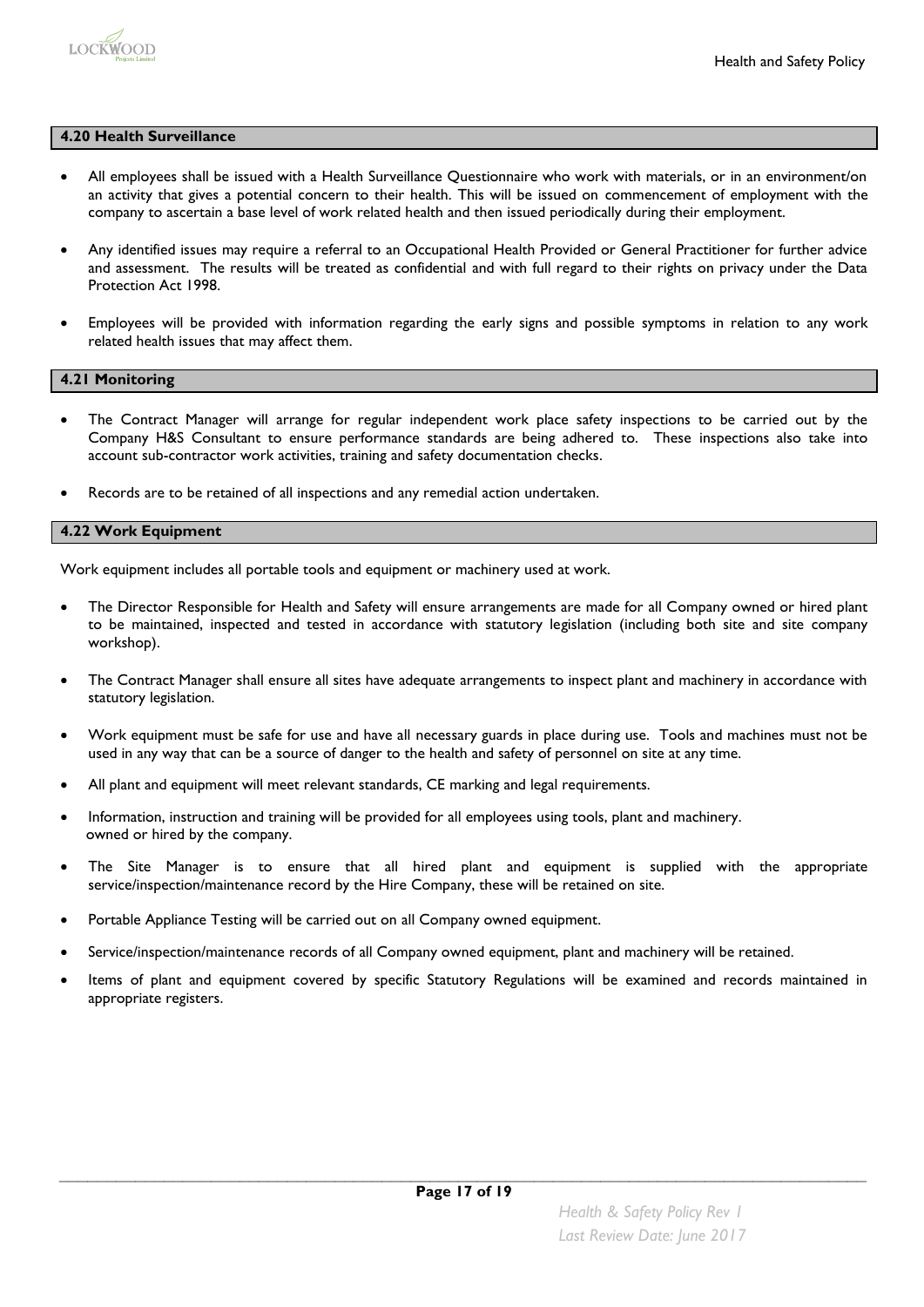

#### **4.23 Lift Trucks**

- Lift trucks will only be operated by competent and authorised persons.
- Such vehicles will not operate on the public highway unless insured and in compliance with the Road Traffic Act/Regulations.
- Vehicles should be appropriate to the task, size and suitability for the terrain and surface in which they are to be operated
- Operator inspections will be undertaken daily or before use and statutory inspections carried out in accordance with Lifting Operations and Lifting Equipment Regulations (1998).

#### **4.24 Driving Vehicles at Work and Mobile Phone Use**

- No employee shall drive a company vehicle unless they are authorised to do so by the Director Responsible for Health and Safety, it is the responsibility of the employee in possession of the company vehicle to ensure that it is not used by unauthorised persons.
- Any employee that is required to drive a company vehicle or their own vehicle must hold a valid licence. A copy of the licence must be submitted to the Health and Safety Administrator / Co-ordinator.
- Employees are strictly prohibited from driving company vehicles while impaired by the influence of alcohol, drugs or excessive fatigue. In the case of alcohol and drugs, employees may face disciplinary proceedings.
- All drivers are required to perform a pre-start inspection at the start of each working day.
- All drivers must immediately report and document any accidents, damage, problems or concerns to the Health and Safety Administrator / Co-ordinator.
- Employees must never exceed safe speeds to reach their destination. All agreed arrival times must take in to account the circumstances at the time, e.g. weather, road conditions, likely hold ups, distance etc.

Employees are required to notify the company immediately if:

- Their licence is endorsed or they are disqualified from driving.
- They no longer are able to meet the eyesight requirements set out in the Highway Code.
- They are suffering from a medical condition, or taking a course of medicine which affects their ability to drive safely.
- They believe the vehicle to be un-roadworthy.

#### **Mobile Phone Use**

- Employees should only use fully fitted hands free kits when driving, where the phone is held in a cradle and a speaker/microphone is permanently fitted to the vehicle or a 'Bluetooth' system is used.
- Mobile phones and hands free kits that require some part of the device to be held while in use are strictly prohibited. In these circumstances you should not answer the call, instead allow the call to go to the answer phone or be a missed call, these can be retrieved when it is safe to do so, i.e. when stationary with the engine switched off.